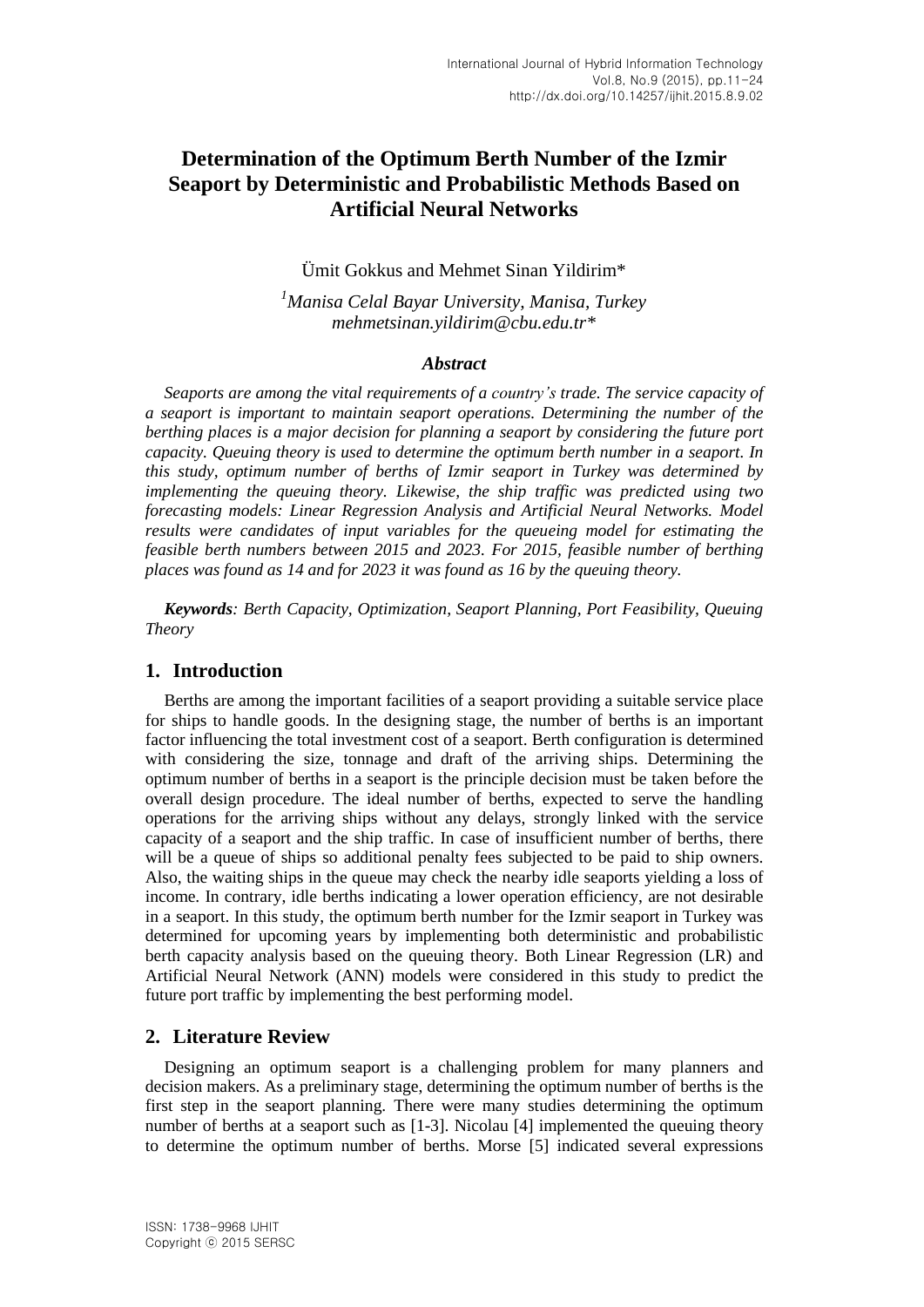International Journal of Hybrid Information Technology Vol.8, No.9 (2015)

allowing determination of the optimum berth occupancy. In his study, optimum berth configuration was obtained with a minimum cost criteria. Fratar *et al.*, [6] studied the maximum berth occupancy for a seaport and indicated that, the ship arrival traffic and ship service time could be represented with the Poisson's and the exponential distributions. In literature, there exist several studies considering the port of Izmir. Eren and Gokkus [7] predicted the storage area requirements by performing the traffic projection of Izmir port. Budak [8] implemented both queuing theory model and port capacity analysis in optimizing the storage area.

## **3. Methodology**

In a seaport, determination of the optimum number of berths is a major optimization problem. Usually, the objective of a planner is to find the most economical berth configuration considering the economic aspects. Queuing theory, integrated with a cost optimization including service and waiting costs of the ships can be used for determining the optimum number of berths. The results of the model integrated with a cost optimization consist of service and waiting costs of the ships. The model considers the fact of if arriving rate of the ships to the seaport is smaller than the ship service rate (number of handled ships per a time interval) then unemployed berths will be emerged yielding idle berths and lower service efficiency of the seaport. In contrast, if the arriving rate of the ships is greater than the service rate, these ships will be taken to the queue. In the queue theory, arriving rate of the ships can be taken as deterministic or probabilistic. For the latter case, the probability distribution of the arriving ships can be characterized by the Poisson's distribution as Equation1.

$$
P_n = \frac{\lambda^n e^{-\lambda}}{n!}
$$
 (1)

Where,  $P_n$  is the probability of "n" ships arriving in a seaport in specific time, " $\lambda$ " is the average number of arrivals and "e" is the Euler's number (2.718). The summation of the probabilities indicating "n" ships arriving in a specific period is equal to 1. For a seaport, average number of arriving ships in a time period  $\alpha$  can be determined by Equation 2.

$$
\bar{n} = \frac{T_s}{T} = \frac{\sum_{n=0}^{n} n f_n}{T} \tag{2}
$$

Where  $f_n$  is the frequency indicating the number of days in which "n" number of ships arriving for a period of time "T". " $T_s$ " is the total time determined from the daily arrival records. The service time at a berth is the time spent for loading and unloading of the cargo for a single ship for a berth. This can be taken as constant or considered as variable. For the variable case, service time probability must be determined. A proper probability distribution can be fitted as a basic exponential curve. In this study, Erlang's K  $(K=1)$ curve was used as shown in Equation3.

$$
S(> tb) = e^{-Kbtb} \sum_{i=0}^{K-1} (K_b t_b)^i \frac{1}{i!}
$$
 (3)

Where  $K = (1...N)$  is the Erlang number,  $t<sub>b</sub>$  is the berth occupancy time and "b" is the average service rate. The most proper distribution for ship arrivals and berth service time determined by the Chi-Square Goodness of Fit Test [9].

#### **3.1. Cost Analysis**

The method based on the determination of the unit cost of idle berths  $(c_b)$  and idle ships  $(c<sub>s</sub>)$  for a seaport found with the following equations. For "M" berths available in the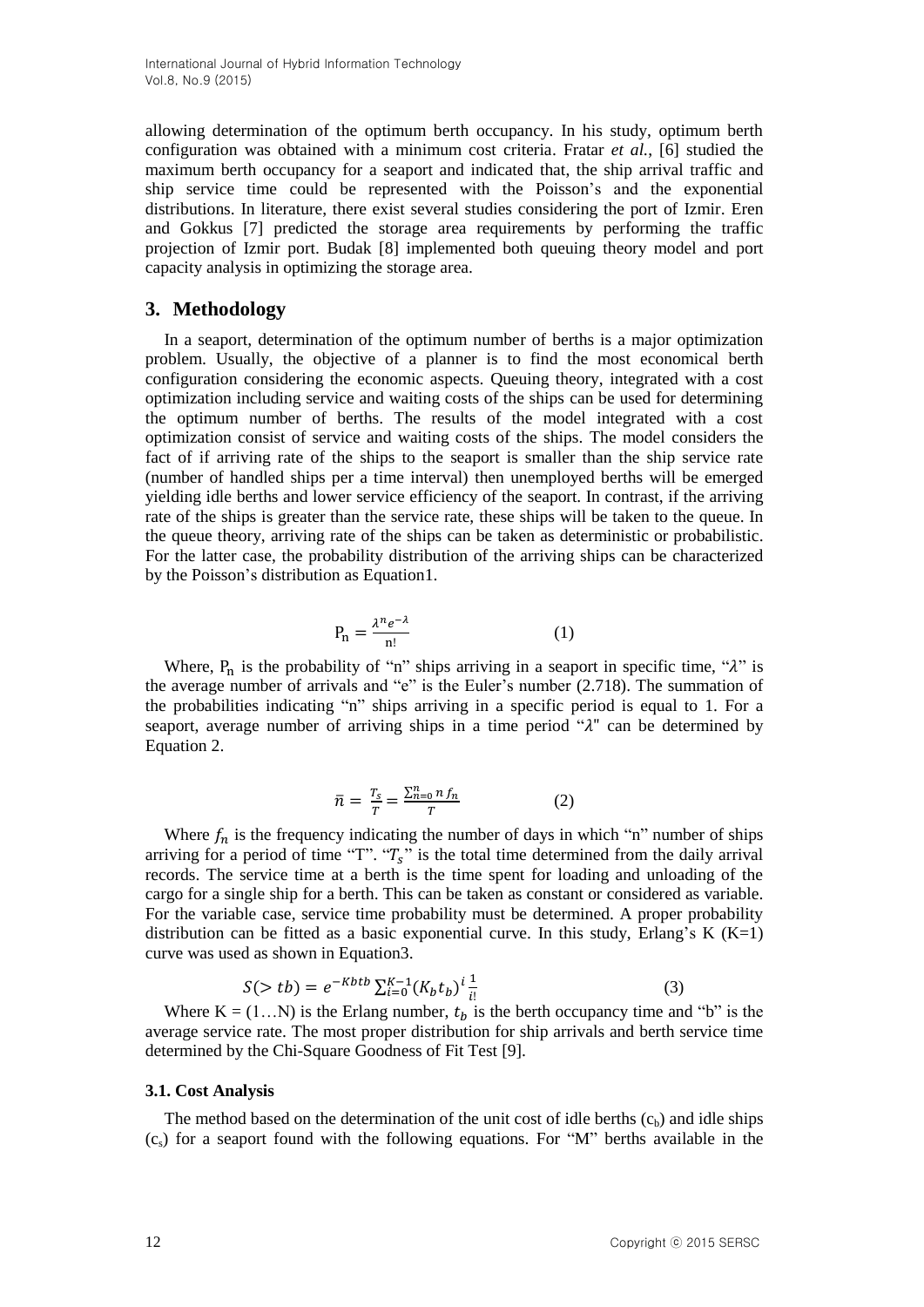seaport, the total cost of idle ships when  $n - m > 1$  and the cost of idle berths for the case of  $m - n > 1$  can be found by Equation 4.

$$
C_M^T = c_s \sum_{n=M+1}^n (n-M) F_n + c_b \sum_{n=0}^{M-1} (M-n) F_n \qquad \{C_{M-1}^T < C_M^T < C_{M+1}^T\} \tag{4}
$$

Where  $F_n$  is the expcted frequency of arriving "n" ships,  $C_M^T$  if the total cost,  $C_s$  is the cost of waiting ships and  $C<sub>b</sub>$  is the cost of idle berths. The optimum berth number can be found by comparing the arrays of total costs generated for different berth numbers. The optimum cost refers to the best configuration of the berths in manner of its number represented by "M".

#### **3.2. Deterministic Method**

Nicolau [4] proposed a tabular method for determining the optimum number of berthing places in a seaport by implementing a tabular decision system considering occupied or idle berths. In this study, this methodology was used as the deterministic way. The operational parameters of the seaport which are queuing ratio and berth utilization ratio can be implemented for this deterministic procedure to evaluate the optimum berth number. The procedure can be implemented in a tabular format for "M" available berths. An example can be seen in Table 1 for each row, the probabilities of ship arrivals "n" to a seaport are considered with their corresponding arrival rates.

**Table 1. Tabular Procedure for Determining the Optimum Number of Berths in a Seaport**

|                          | period T                    | No of days or hours during |                          | M berths available            |                                    | $M+1$ berths available  |                          |  |
|--------------------------|-----------------------------|----------------------------|--------------------------|-------------------------------|------------------------------------|-------------------------|--------------------------|--|
| #<br>of<br>ships<br>port | $TP_{(n)}=$<br>in $F_{(n)}$ | M>n                        | n>M                      | Cost of idle<br><b>Berths</b> | of<br>Cost<br><b>Waiting Ships</b> | Vacant<br><b>Berths</b> | <b>Ships Waiting</b>     |  |
| $\overline{0}$           | $F_{(0)}$                   | $MF_{(0)}$                 | ٠                        | $Mc_bF_{(0)}$                 |                                    | $(M + 1)c_bF_{(0)}$     | ٠                        |  |
| 1                        | $F_{(1)}$                   | $(M-1)F_{(1)}$             | $\overline{\phantom{a}}$ | $(M-1)c_bF_{(1)}$             | $\overline{\phantom{a}}$           | $(M)c_bF_{(1)}$         | $\overline{\phantom{a}}$ |  |
| $M-1$                    | $F_{(M-1)}$                 | $F_{(M-1)}$                | ٠                        | $c_b F_{(M-1)}$               | ۰                                  | $2c_bF_{(M-1)}$         | ٠                        |  |
| M                        | $F_{(M)}$                   | None                       | None                     | None                          | None                               | $c_bF_{(M)}$            |                          |  |
| $M+1$                    | $F_{(M+1)}$                 | ٠                          | $F_{(M+1)}$              | ۰                             | $c_s F_{(M+1)}$                    | None                    | None                     |  |
| ٠                        | $\overline{\phantom{a}}$    | $\overline{\phantom{a}}$   | $\overline{\phantom{a}}$ | $\overline{\phantom{a}}$      | ٠                                  |                         | $c_s F_{(M+2)}$          |  |
| $\mathbf n$              | $F_{(n)}$                   |                            | $(n - M)F_{(n)}$         | $\overline{\phantom{a}}$      | $(n-M)c_sF_{(n)}$                  |                         | $(n - M + 1)c_sF_{(n)}$  |  |

#### **3.3. Probabilistic Method**

In this study, the queuing theory was implemented as the probabilistic method. The aim of queuing theory is to get the principal performance measures of the system which are the probabilistic properties of the random variables such as number of the customers in the system, number of the waiting customers, utilization of the server, response and waiting time of a customer and idle-busy time of the server. In a seaport operation, when a ship arrives to the port, it is taken to an idle berth for good handling. Otherwise, it will be taken to the queue until the handling operations for the previous ships are finished. In this manner, queuing theory can be implemented after the system reaches the steady state for determining the optimum number of berths or servers in a seaport. As mentioned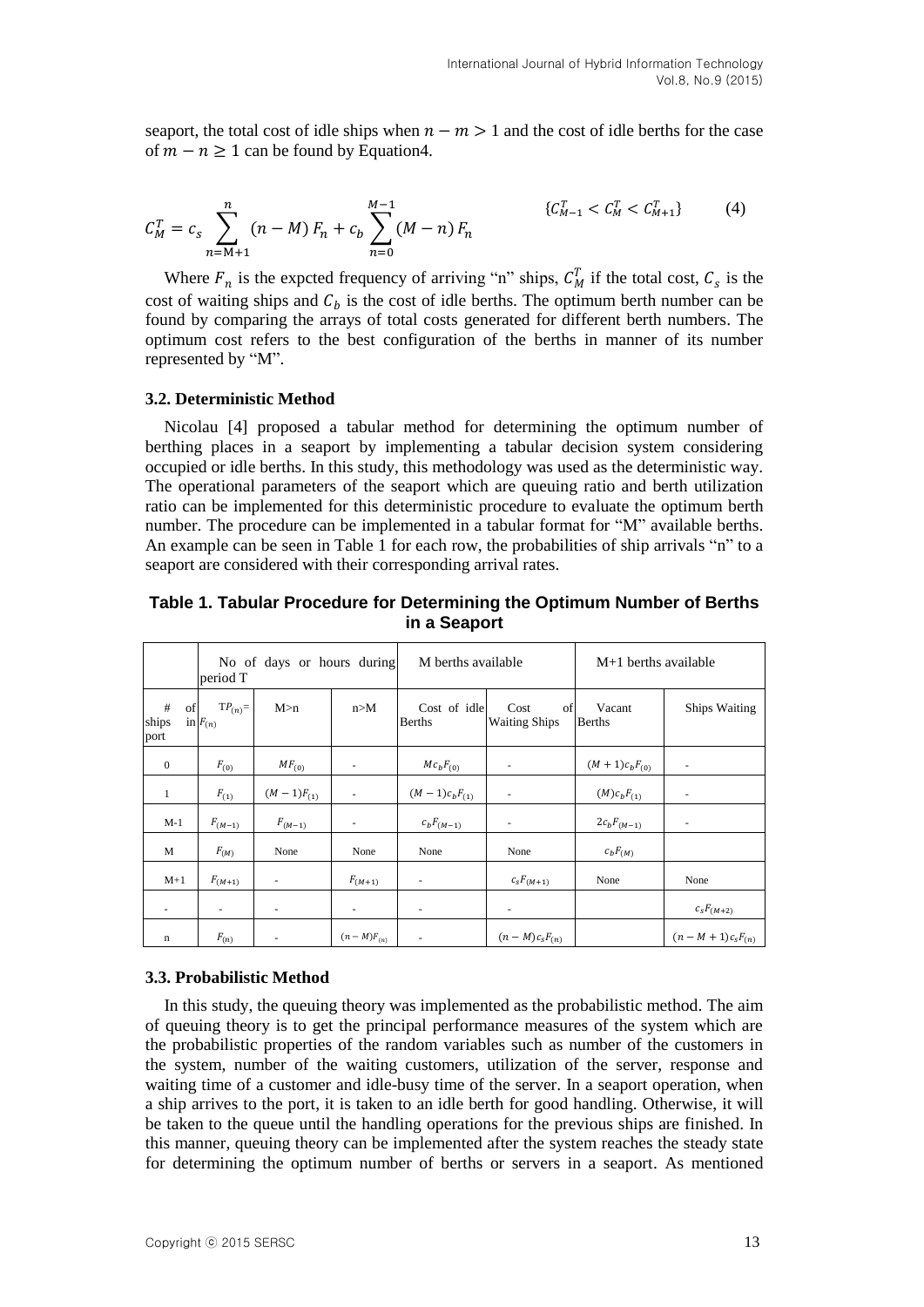before, the arrivals of the ships to the seaport can be considered as deterministic or stochastic. As " $\lambda$ " is the average number of arrivals, " $1/\lambda$ " is the average time elapsed between each successive arrivals. These successive arrival times can be considered with the exponential distribution. For implementing the queuing theory, the characteristics of the handling service for the ships must be well known. The service theory of the queuing system can be described as single or multi servers. The service rate " $\mu$ " is the service rate per a single time interval increment. Among the probability distributions describing the service time such as the Poisson and the Erlang distribution. The queue can be considered as infinitely long or a specific queue size. Ships in the queue can be selected by randomly, first come-first served or last come-first served methods. The following parameters summarize the characteristics of the queuing system with their corresponding indices.

(L): Average number of ships in the system. The total number of ships in the system which are either taking service or waiting.

(W): The average time spent per ship. The total time of a ship spent either in queue or system.

 $(L_{q})$ : Average queue length: The number of ships waiting for getting service.

 $(W<sub>a</sub>)$ : The average waiting time of ships in the queue  $(W<sub>a</sub>)$ 

 $(W<sub>s</sub>)$ : The average waiting time of ships in the system  $(W<sub>s</sub>)$ 

 $(\rho)$ : Utilization ratio : The probability of the system if it is busy or not.

Queuing systems can be described with the Kendall notation for describing its characteristics with the following notation (See Equation5)

$$
(a/b/c):(d/e/f) \qquad \qquad (5)
$$

Where "a" is the distribution function of the inter-arrival times, "b" is distribution function of the service times, "c" is number of servers, "e" is the total number of units is service and queue and "f" is the size of the arrival source. The following parameters are used in the Kendall notation for describing "a" and "b" indices. Exponentially distributed random variables are notated by M, meaning Markovian or "memoryless". As an example M/M/1 represents a system with Poisson arrivals and exponentially distributed service time and single server. M/G/m indicates with Poisson arrivals, generally distributed service time and m-server system

The operation of berth at a seaport can be described with the queuing theory with multiple servers so "c" is described as the number of berths (See Equation9). If the number of arriving ships is smaller than the total number of servers ( $n \leq c$ ), there will be no queue as the service capacity is far enough for the incoming ships. On the contrary, for the case of  $(n > c)$ , " $n - c$ " number of ships will wait in the queue. This probability is described with Equation6 and Equation7. The probability of no ships are in the system is described with Equation8.

$$
P_n = (\lambda/\mu)^n \frac{P_0}{n!} = \rho^n \frac{P_0}{n!}
$$
\n
$$
0 \le n < c \tag{6}
$$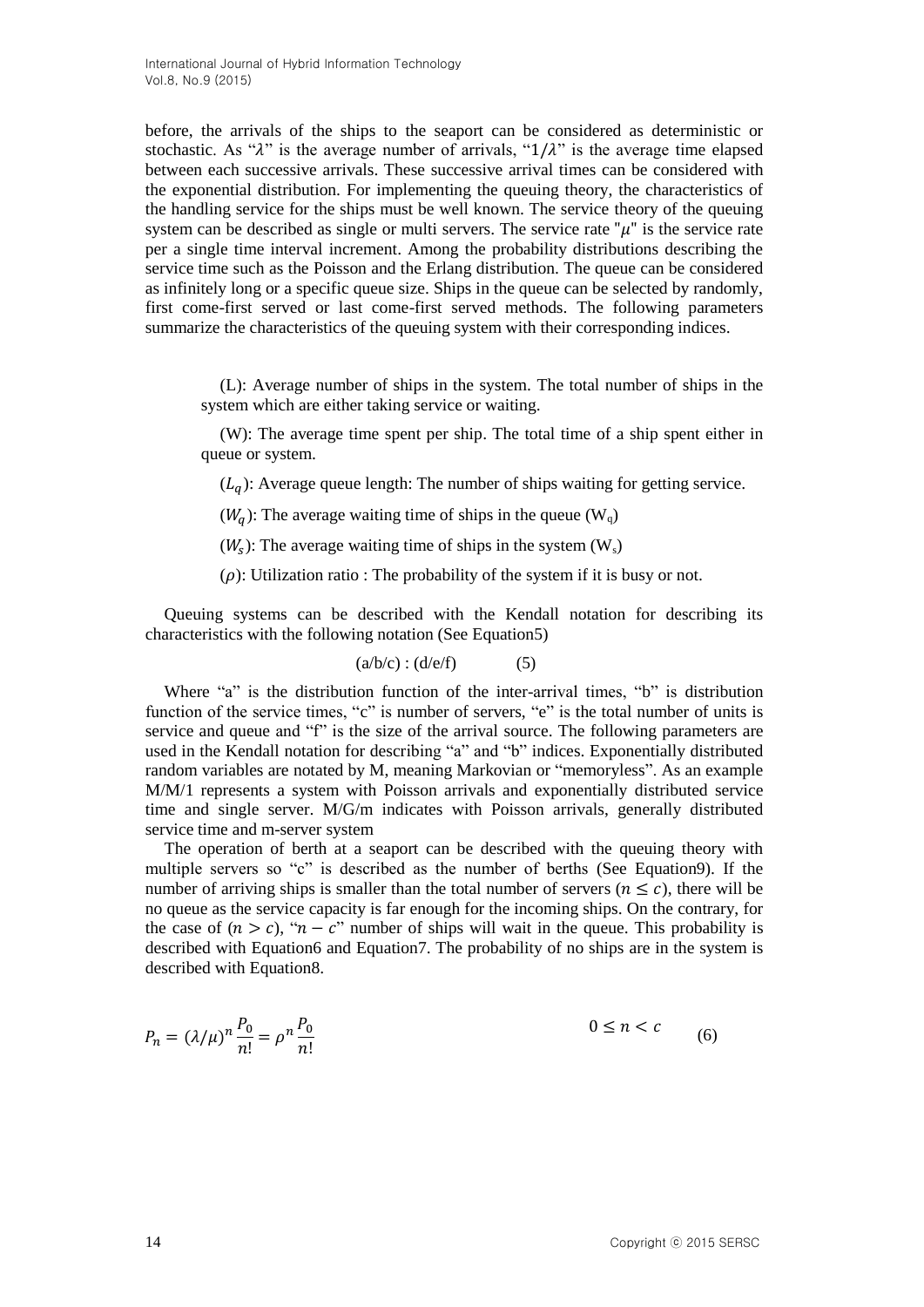$$
P_n = (\lambda/\mu)^n \frac{P_0}{c! \, c^{n-1}}
$$
\n
$$
= \rho^n \frac{P_0}{c! \, c^{n-1}}
$$
\n(7)

$$
P_0 = \frac{1}{\sum_{n=0}^{c-1} (\lambda/\mu)^n + \left[\frac{1}{c!} (\lambda/\mu)^c \frac{c\mu}{c\mu - \lambda}\right]}
$$
   
  $n \ge c$  (8)

Expected number of ships in the queue and in the system can be determined with Equation9. and Equation10.

$$
L_q = \frac{\lambda \mu \left(\lambda / \mu\right)^c}{\left(c - 1\right)! \left(c \mu - \lambda\right)^2} P_0 \quad (9)
$$

$$
L = \frac{\lambda \mu \left(\lambda / \mu\right)^{c}}{\left(c-1\right)! \left(c\mu - \lambda\right)^{2}} P_{0} + \lambda / \mu = L_{q} + \rho \tag{10}
$$

Expected waiting time in queue and system can be determined with Equation11 and Equation12.

$$
W_{q} = \frac{\mu (\lambda / \mu)^{c}}{(c-1)!(c\mu - \lambda)^{2}} P_{0} = L_{q} / \lambda
$$
 (11)

$$
W = \frac{\mu (\lambda / \mu)^c}{(c-1)! (c\mu - \lambda)^2} P_0 + 1/\mu = W_q + 1/\mu
$$
 (12)

The queuing parameters of the above equations yields the characteristics of the system for the steady condition. By considering period of the study, *T, "CS"* be determined by Equation13 where  $L_w$  is determined from the queuing theory.  $C_s$  is the unit price.

$$
CS = (C_s)(T)(L_w) \tag{13}
$$

#### **3.4. Ship Traffic Projection**

In order to forecast the container, cargo and passenger traffics in transportation systems, regression techniques can be employed. Beside the regression methods for the case of nonlinearity, a more flexible, approach is required for representing various types of nonlinear behaviors such as implementing ANN and Genetic Algorithm. In this study, a feed-forward ANN educated with back-propagation algorithm was used with the regression model.

**3.4.1. Linear Regression Model:** The generic regression problem  $Y = f(X)$  is essentially a mapping from X to Y . This empirical mapping can be performed using linear regression analysis. Linear regression is an appropriate tool for developing many empirical algorithms which is easy to apply In the case of linear regression, a linear model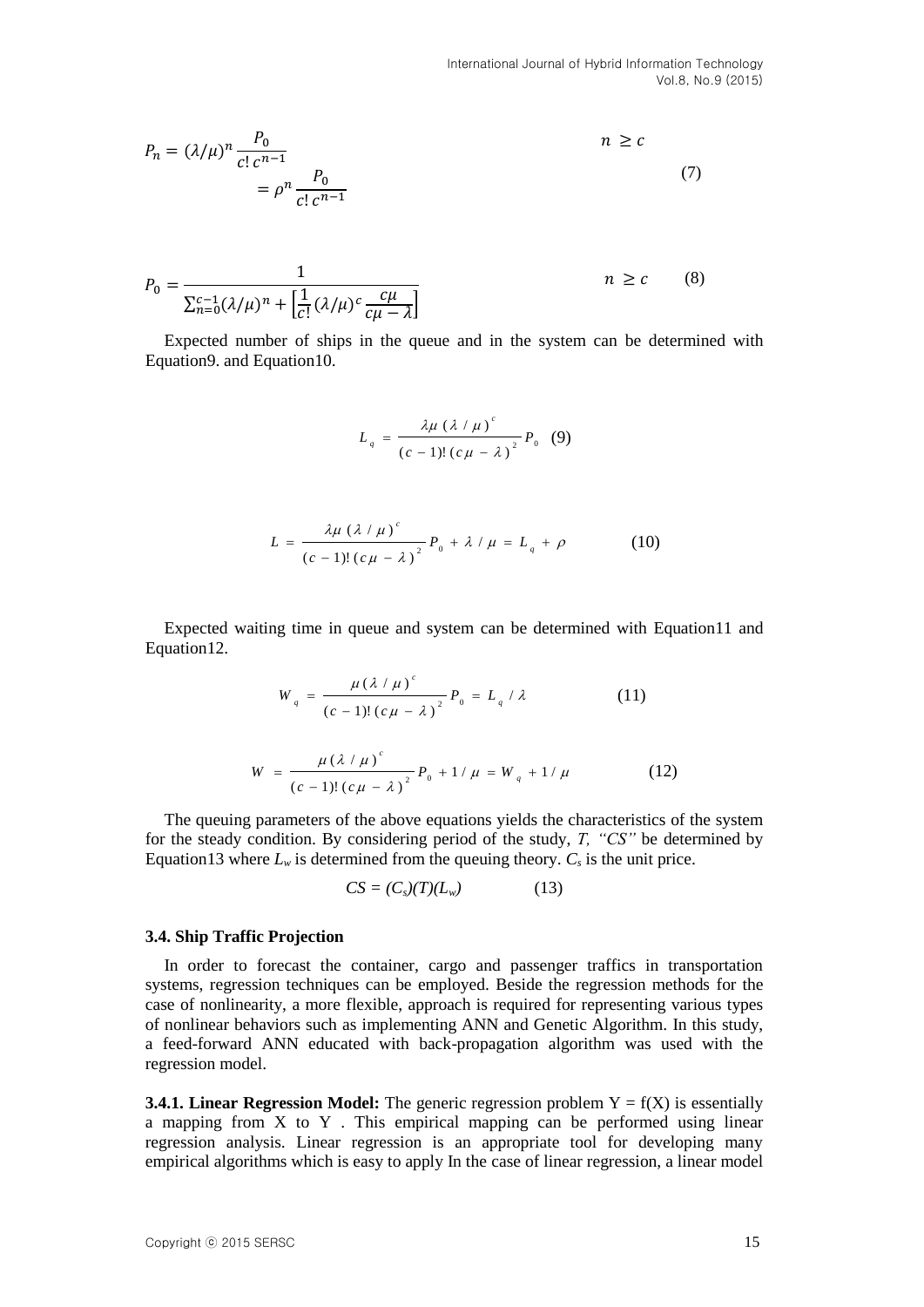is constructed for transfer function. Multiple regression is a flexible modeling technique for examining the relationship of various independent variables to a single dependent variable [10]. The model can be described as Equation (14).

$$
Y = b_0 + a_1 X_1 \tag{14}
$$

Where  $b_0$  is the intercept and  $a_n$  is the partial regressive coefficient,  $X_1$  is the independent and Y is the dependent or predictor variable. The model coefficients can be found by the least-squares method, the best-fitting line for the observed data is determined by minimizing the sum of the squares of the deviations from each data point to the line. In this study the least-squares estimates are computed by Minitab® statistical software.

**3.4.2. Artificial Neural Network Model:** The ANN is basic mathematical model of the human brain contains inter-connected neurons to each other. Similar to the human brain, the ANN network is able to recognize the pattern in a data and fit well for nonlinear characteristics of a system. Application of the ANN is a common solution for many engineering problems containing nonlinear systems. Not only, the implementation of ANN for civil engineering problems such as water resources and hydrology is applicable but also, it is quite promising for solution of nonlinear, multivariate and complex characteristics of transportation problems. The ANN consists of several data processing nodes called neurons. Basically the neurons or nodes are grouped in several layers called input, output and one or several hidden layers. A three-layer artificial neural network is shown in Figure 1.



**Figure 1. Diagram of an ANN Structure**

After the training process, network performance can be evaluated with a validation data mostly in the manner of mean square error (MSE) determined with the equation given below:

$$
MSE = \frac{(O_e - O_m)^2}{n - 1}
$$
 (15)

Where  $O_e$  is the expected value,  $O_m$  is the predicted value from the model and n is the size of the data-set. To achieve optimal learning and avoid overtraining, excessive care should be taken while modeling. Determination of the numbers of the hidden layer neurons is also considered to be an important factor influencing the ANN performance as with high neuron numbers, training will take considerable time and over fitting of the data is quite possible.

## **4. Analysis and Discussion**

## **4.1. Information about the Seaport**

Izmir seaport, operated by the Turkish General Directorate of State Railways (TCDD), is an important export hub in the western Anatolia region of the Turkey [11]. Izmir is the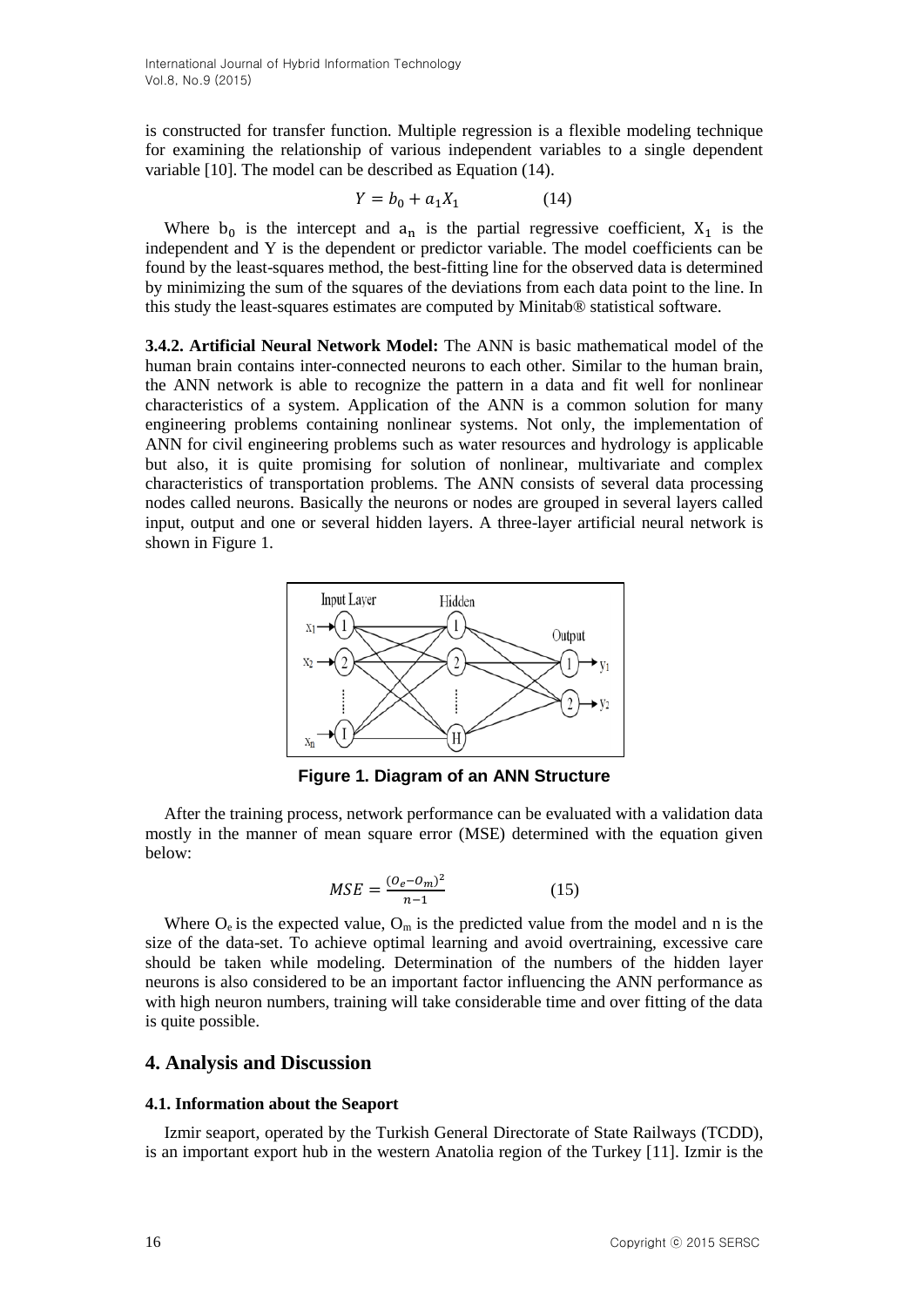third largest city of Turkey with a population over 4 million of inhabitants. It is an economically important city with its exports corresponded to 6% and its imports 4% of Turkey's foreign trade [12]. The seaport is connected to the railway and highway networks. Izmir seaport is a suitable node for import and export due to its strategic location. Plan and aerial views of the seaport are shown in Figure 2.



**Figure 2. (A) Plan And (A) Aerial Views Of The Izmir Seaport. (Retrieved From Bookyourtransfer.Com) [13]**

Not only its commercial value, thanks to the historical and touristic places scattered in the close regions, the port also has a significant passenger traffic. Some characteristic information about the Izmir seaport are shown in Table 2.

|  | Table 2. Basic Characteristic Information Of The Izmir Seaport [14] |  |  |  |  |
|--|---------------------------------------------------------------------|--|--|--|--|
|--|---------------------------------------------------------------------|--|--|--|--|

| Port                         |                 | Val       |  |  |  |  |  |
|------------------------------|-----------------|-----------|--|--|--|--|--|
|                              | Characteristics |           |  |  |  |  |  |
| Open Area $(m2)$             | 216<br>23       |           |  |  |  |  |  |
| Covered<br>(m <sup>2</sup> ) | Area            | 246<br>78 |  |  |  |  |  |
| Water<br>(m)                 | Depth           | 7-<br>13  |  |  |  |  |  |

## **4.2. Ship Traffic Projection**

For determining the future berth requirements, the number of arriving ships to the seaport was considered as the input parameter required being determined with a projection study. For this manner, an artificial neural network model was implemented simultaneously with the LR model to check if it is superior to the latter one. A three-layer model represented in Table 3 was trained with back propagation [15] and Artificial Bee Colony algorithms implemented for this study with the dependent and independent variables. Total ship traffic was used in the output layer. The optimum number of neurons in the hidden layer was determined by trials.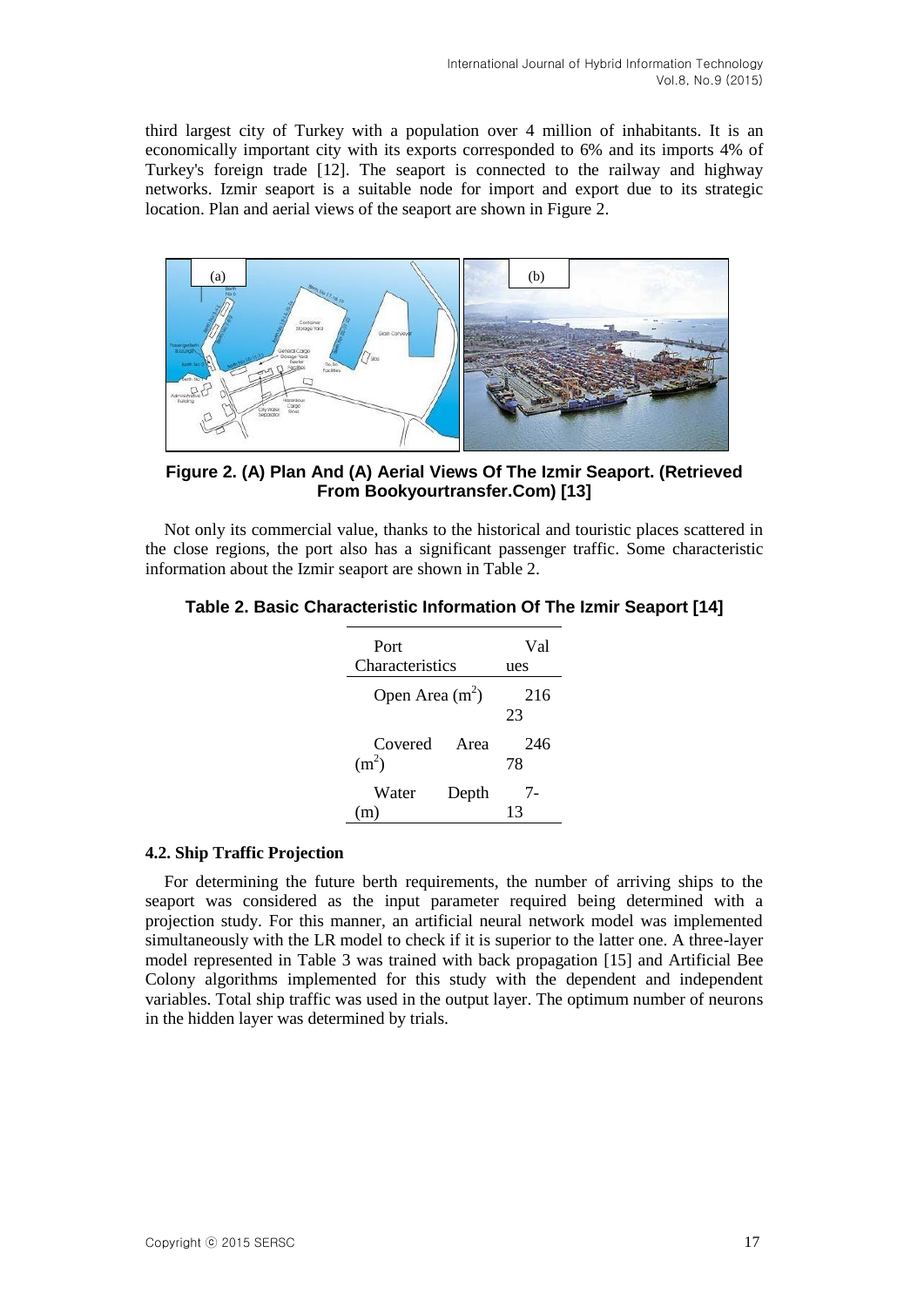| Predictor<br>Variables | <b>Training</b> | Forecasting |                      | Variable<br>Type |
|------------------------|-----------------|-------------|----------------------|------------------|
| Population             | 1989-2013       | 2014-2023   | <b>TURKSTAT [16]</b> | Predictor        |
| <b>Total Exports</b>   | 1989-2013       | 2014-2023   | <b>MERT</b> [17]     | Predictor        |
| GDP                    | 1989-2013       | 2014-2023   | <b>TURKSTAT [16]</b> | Predictor        |
| <b>Total Imports</b>   | 1989-2013       | 2014-2023   | IMF [18]             | Predictor        |
| <b>Ship Traffic</b>    | 1989-2013       | 2014-2023   | MTMAC [19]           | Target           |

**Table 3. The Proposed ANN Model (TSR, 2011)**

For the ANN modeling, a normalization procedure is required for the input signal [20]. By implementing a standardization function, input and output signals were normalized between 0.1 and 0.9 with the Equation (16).

$$
Y_{n} = 0.9 \frac{Y_{r} - Y_{rmin}}{Y_{rmax} - Y_{rmin}} + 0.1
$$
 (16)

where  $Y_n$  is the normalized signal,  $Y_n$  is the raw signal  $Y_{rmax}$  and  $Y_{rmin}$  are maximum and minimum signals in the data set. Linear Regression Analysis and ANN model results were shown in Figure 3 with the past ship arrival records to the port.



**Figure 3. ANN and LR Model Results**

The daily ship arrival statistics of both years 2000 and 2001 were used for determining the underlying probability distribution for the ship arrivals to the port and service time. The underlying population was determined by utilizing the Chi-square goodness of fit test in which its results are shown in Table 4. The underlying probability distribution of the arriving ships was found to be the Poison distribution and similarly berth service rate was found to be suiting well with the Erlang  $K=1$  distribution.

|                     | <b>Ship Arrival Distribution</b>                    |         | Service Time Distribution                                |
|---------------------|-----------------------------------------------------|---------|----------------------------------------------------------|
| <b>Distribution</b> | <b>Poisson</b>                                      |         | Erlang $K=1$                                             |
| Chi-square Result   | $X_{0.95,16}^2$ =7.9<br>24.3< $X_{0.05,16}^2$ =26.3 | $\,<\,$ | $X_{0.95,28}^{2}$ =16.9 < 20.1 < $X_{0.05,28}^{2}$ =41.3 |
| D.O.F               | 16                                                  |         | 28                                                       |
| Accept $H_0$        | Yes                                                 |         | Yes                                                      |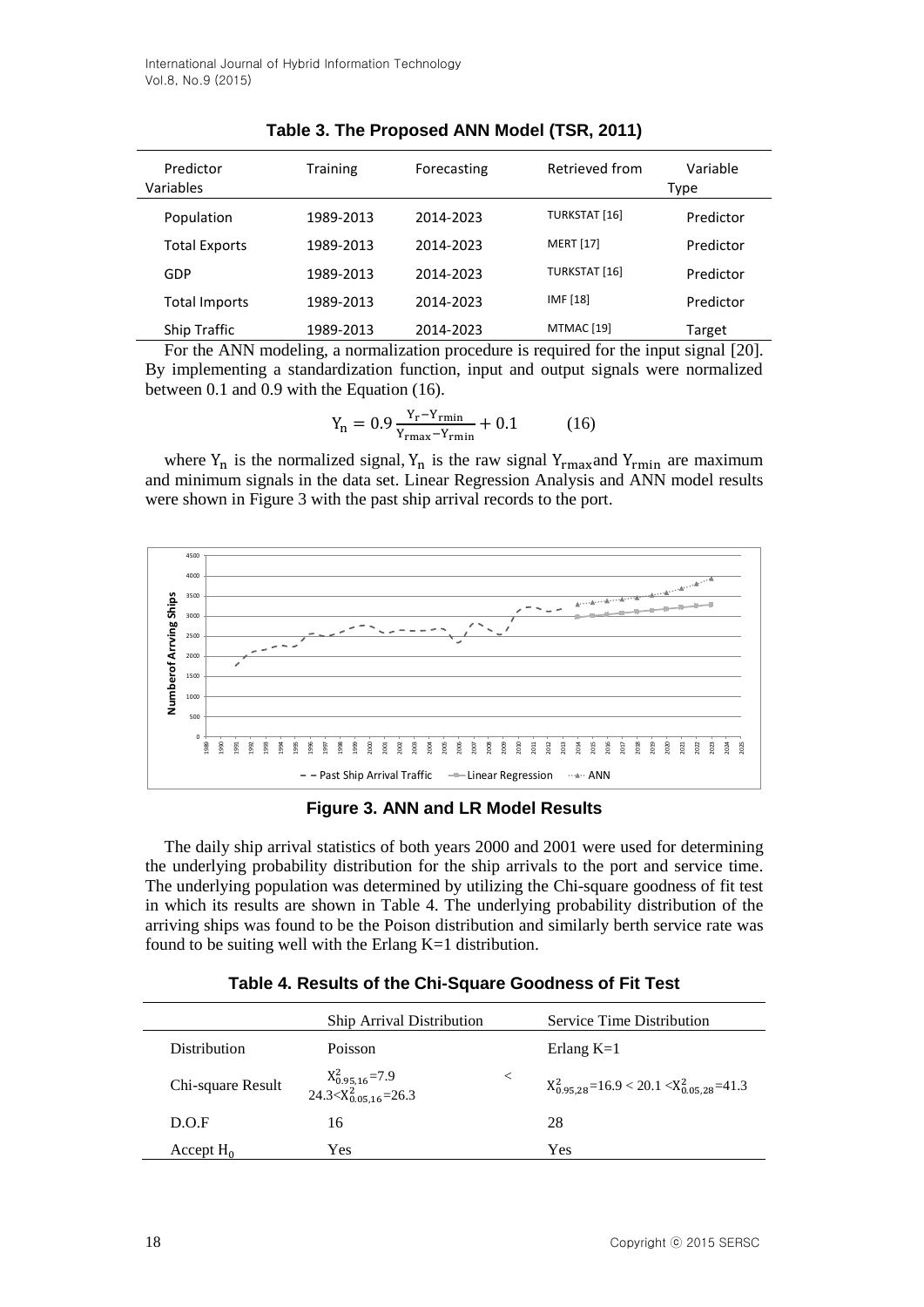The coefficient for the Poisson's process  $(\lambda)$ , indicating the average arriving ships to the seaport, for each year (2014 to 2023) was determined by dividing the total number of ships coming each year to the number of days per year. After that, arriving ship distribution per for years 2014 to 2023 were calculated.

Berth service time distribution was also determined by using the Erlang's formula  $(K=1)$ . The parameter (coefficient) of the Erlang's formula was taken as constant as 0.037 ship per hour and taken as constant through the years. As the first phase of the analysis, tabular method was implemented for determining the optimum berthing places. Combinations of n and M were used for each scenario in determining the possible number of berthing places. The calculations were performed for a total number of 10 years from to 2023 (See Table 5 and Table 6).

<span id="page-8-0"></span>**Table 5. Calculations for Deterministic Method, Obtaining the Theoretical Number of Ships for Each Case**

|                 |       |         |       | 4      |       | 5      |     | 6                                                                                                                                                               |       | 7                                                                                                                     | 8     |       | $\mathbf{q}$ |       |      | 10    |
|-----------------|-------|---------|-------|--------|-------|--------|-----|-----------------------------------------------------------------------------------------------------------------------------------------------------------------|-------|-----------------------------------------------------------------------------------------------------------------------|-------|-------|--------------|-------|------|-------|
| Num. of shiprs  | p(h)  | Tx p(h) | M > n | M < n  | M > n | M < n  | M>n | M <n< td=""><td>M &gt; n</td><td>M<n< td=""><td>M &gt; n</td><td>M &lt; n</td><td>M &gt; n</td><td>M &lt; n</td><td>M&gt;n</td><td>M &lt; n</td></n<></td></n<> | M > n | M <n< td=""><td>M &gt; n</td><td>M &lt; n</td><td>M &gt; n</td><td>M &lt; n</td><td>M&gt;n</td><td>M &lt; n</td></n<> | M > n | M < n | M > n        | M < n | M>n  | M < n |
| $\Omega$        | 0.000 | 0.00    |       |        | 0.0   |        | 0.0 |                                                                                                                                                                 | 0.0   |                                                                                                                       | 0.0   |       | 0.0          |       | 0.0  |       |
|                 | 0.000 | 0.00    | 0.0   |        | 0.0   |        | 0.0 |                                                                                                                                                                 | 0.0   |                                                                                                                       | 0.0   |       | 0.0          |       | 0.0  |       |
| 2               | 0.000 | 0.03    | 0.1   |        | 0.1   |        | 0.1 |                                                                                                                                                                 | 0.2   |                                                                                                                       | 0.2   |       | 0.2          |       | 0.3  |       |
| 3               | 0.000 | 0.15    | 0.1   |        | 0.3   |        | 0.4 |                                                                                                                                                                 | 0.6   |                                                                                                                       | 0.7   |       | 0.9          |       | 1.0  |       |
| 4               | 0.001 | 0.52    | 0.0   | 0.0    | 0.5   |        | 1.0 |                                                                                                                                                                 | 1.6   |                                                                                                                       | 2.1   |       | 2.6          |       | 3.1  |       |
| 5               | 0.004 | 1.44    |       | 1.4    | 0.0   | 0.0    | 1.4 |                                                                                                                                                                 | 2.9   |                                                                                                                       | 4.3   |       | 5.8          |       | 7.2  |       |
| 6               | 0.009 | 3.34    |       | 6.7    |       | 3.3    | 0.0 | 0.0                                                                                                                                                             | 3.3   |                                                                                                                       | 6.7   |       | 10.0         |       | 13.3 |       |
| 7               | 0.018 | 6.62    |       | 19.9   |       | 13.2   |     | 6.6                                                                                                                                                             | 0.0   | 0.0                                                                                                                   | 6.6   |       | 13.2         |       | 19.9 |       |
| 8               | 0.032 | 11.49   |       | 46.0   |       | 34.5   |     | 23.0                                                                                                                                                            |       | 11.5                                                                                                                  | 0.0   | 0.0   | 11.5         |       | 23.0 |       |
| 9               | 0.049 | 17.73   |       | 88.6   |       | 70.9   |     | 53.2                                                                                                                                                            |       | 35.5                                                                                                                  |       | 17.7  | 0.0          | 0.0   | 17.7 |       |
| 10 <sup>1</sup> | 0.068 | 24.62   |       | 147.7  |       | 123.1  |     | 98.5                                                                                                                                                            |       | 73.9                                                                                                                  |       | 49.2  |              | 24.6  | 0.0  | 0.0   |
| 11              | 0.086 | 31.09   |       | 217.6  |       | 186.5  |     | 155.5                                                                                                                                                           |       | 124.4                                                                                                                 |       | 93.3  |              | 62.2  |      | 31.1  |
| 12              | 0.100 | 35.98   |       | 287.9  |       | 251.9  |     | 215.9                                                                                                                                                           |       | 179.9                                                                                                                 |       | 143.9 |              | 108.0 |      | 72.0  |
| 13              | 0.107 | 38.44   |       | 346.0  |       | 307.6  |     | 269.1                                                                                                                                                           |       | 230.7                                                                                                                 |       | 192.2 |              | 153.8 |      | 115.3 |
| 14              | 0.106 | 38.14   |       | 381.4  |       | 343.3  |     | 305.1                                                                                                                                                           |       | 267.0                                                                                                                 |       | 228.8 |              | 190.7 |      | 152.6 |
| 15              | 0.098 | 35.31   |       | 388.5  |       | 353.1  |     | 317.8                                                                                                                                                           |       | 282.5                                                                                                                 |       | 247.2 |              | 211.9 |      | 176.6 |
| 16              | 0.320 | 115.09  |       | 1381.1 |       | 1266.0 |     | 1150.9                                                                                                                                                          |       | 1035.8                                                                                                                |       | 920.7 |              | 805.6 |      | 690.5 |

| Table 6. Calculations for Cost of the Waiting Ships in Queue, Between 7 <sup>th</sup> |  |
|---------------------------------------------------------------------------------------|--|
| And 16 <sup>th</sup> Row (Between 4 <sup>th</sup> And 11 <sup>h</sup> Columns)        |  |

|                | 4           | 5                       | 6           | 7               | 8                 | 9           | 10                       | 11          |
|----------------|-------------|-------------------------|-------------|-----------------|-------------------|-------------|--------------------------|-------------|
|                | 55<br>925   | 33<br>139               | 45<br>953   | 0               |                   |             |                          |             |
|                | 14<br>7831  | 10<br>2069 2326         | 15          | 22<br>977       | 0                 |             |                          |             |
|                | 32<br>5119  | 24<br>3899              | 34<br>9312  | 93<br>892       | 35<br>458         | 0           |                          |             |
| 0              | 62<br>0599  | 49<br>0132              | 66<br>0213  | 24<br>1632      | 13<br>3951        | 49<br>247   | 0                        |             |
| 1              | 10<br>55860 | 86<br>3213              | 10<br>92019 | 49<br>0352      | 32 17<br>0491     | 3607        | 62<br>180                | $\mathbf 0$ |
| $\overline{2}$ | 16          | 13<br>31602 66987 30239 | 16          | 85<br>0191 8362 | 60 38             | 9510        | 20<br>6116               | 71<br>968   |
| 3              | 23<br>23599 | 19<br>82096             | 22<br>40466 | 13<br>11522     | 99 69<br>2805     | 7064        | 43<br>6781               | 22<br>5745  |
| 4              | 30<br>86383 | 26<br>68601             | 28<br>76119 | 18<br>45471     | 14 10<br>50475    | 78456       | 74<br>1895               | 45<br>4580  |
| 5              | 38<br>63292 | 33<br>74882             | 51<br>77915 | 24<br>10496     | 19<br>44872       | 15<br>02225 | 10 <sup>1</sup><br>95035 | 73<br>7092  |
| 6              | 66<br>25447 | 59<br>06858             | 51<br>77915 | 44<br>82112     | 37<br>86309 13482 | 31          | 24<br>76113              | 18<br>87990 |

The cost of idle ships for the case of berthing places are full was determined by multiplying the cost of a waiting ships with the entities of the [Table 5.](#page-8-0) The total cost of idle berths were determined by summing the entities of the M>n row and multiplying it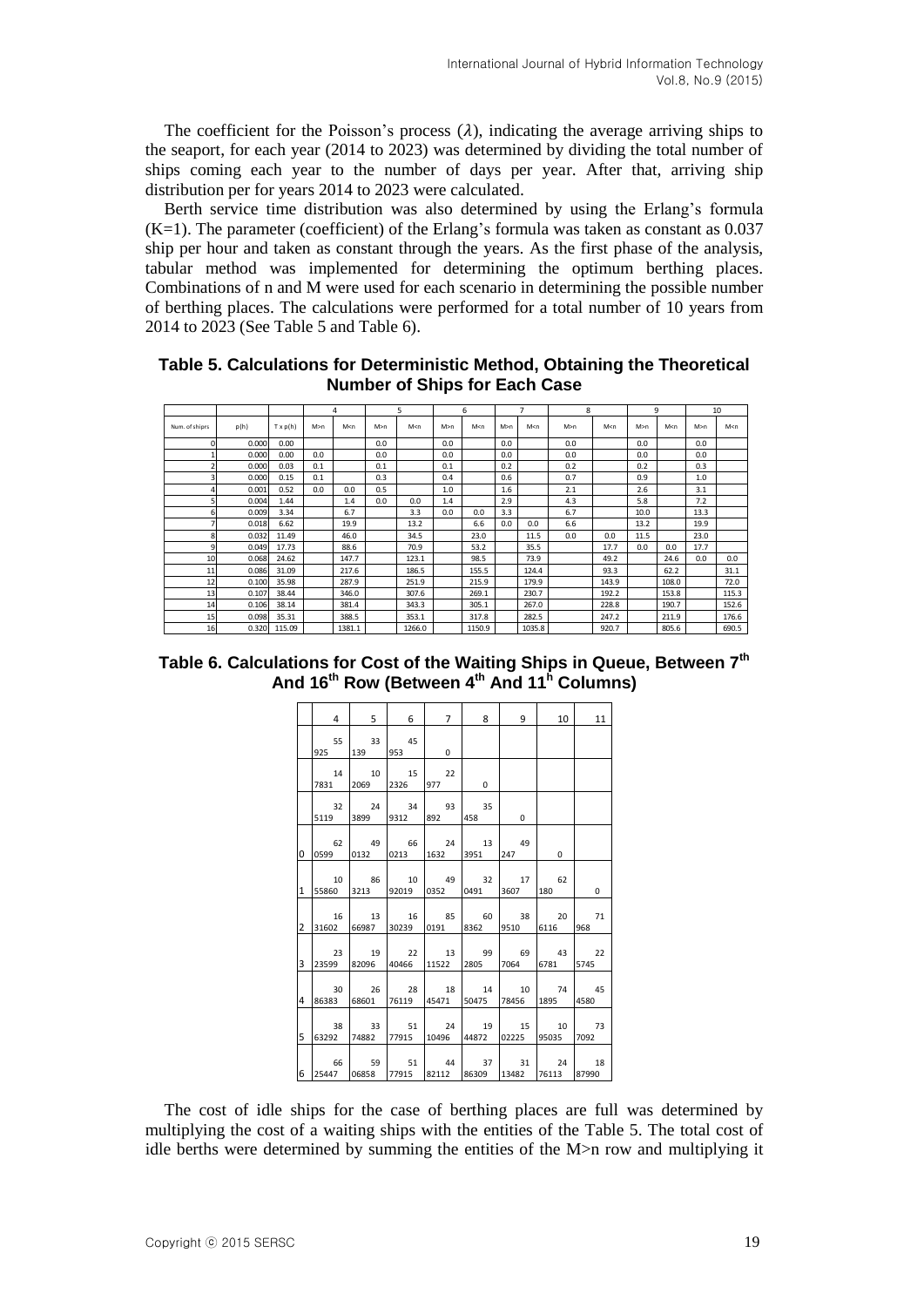with the idle berth cost. The cost of idle berth and ship waiting for a free berthing place were determined as \$1700/day and \$5000/day for this study. The optimum number of berthing place was determined with considering the minimum total cost (total cost of idle berths + total cost of queuing ships) for each berth number. The total costs of berths for year 2015 to 2023 were calculated and the optimum number of berths was determined in Figure 4.



**Figure 4. Total Costs of Various Numbers of Berths for Years 2015, 2019 And 2023 (The Case of 16 Arriving Ships)**

The optimum number of berths was also determined by implementing the queuing theory. The calculating procedure was iterated for each year from 2015 to 2023 with the increasing number of ships arriving to the seaport. As an example for the year 2015, T=8640 indicated the total work hours as the seaport is operational per year. N was considered 3568 from the linear regression model for ship arrivals. The calculations for year 2015 were shown in Table 7.

| $#$ of Berths: | 12         | 13         | 14        | 15        | 16         |
|----------------|------------|------------|-----------|-----------|------------|
| $L_{0}$        | 2.96       | 1.21       | 0.55      | 0.26      | 0.12       |
| L <sub>s</sub> | 13.21      | 11.46      | 10.80     | 10.51     | 10.37      |
| $W_q$          | 7.73       | 3.17       | 1.44      | 0.68      | 0.32       |
| $W_{s}$        | 34.51      | 29.95      | 28.22     | 27.46     | 27.10      |
| $CS($ \$)      | 5,323,171  | 2,183,504  | 993,816   | 468,070   | 221,444    |
| $C_b$ $(\$)$   | 7,560,000  | 8,190,000  | 8,820,000 | 9,450,000 | 100,800,00 |
| $C_{t}(\$)$    | 12,883,171 | 10,373,504 | 9,813,816 | 9,918,070 | 10,301,444 |

**Table 7. Calculations of the Queuing Model for Year 2015 By Queue Theory**

By investigating the table, the optimum total number of berthing places was found as 14 for 3307 arriving ships in 2015. In Figure 5 optimum number of berths and related costs are shown considering the queuing theory model. The costs for optimum number of berths are shown in Figure 6 considering deterministic method.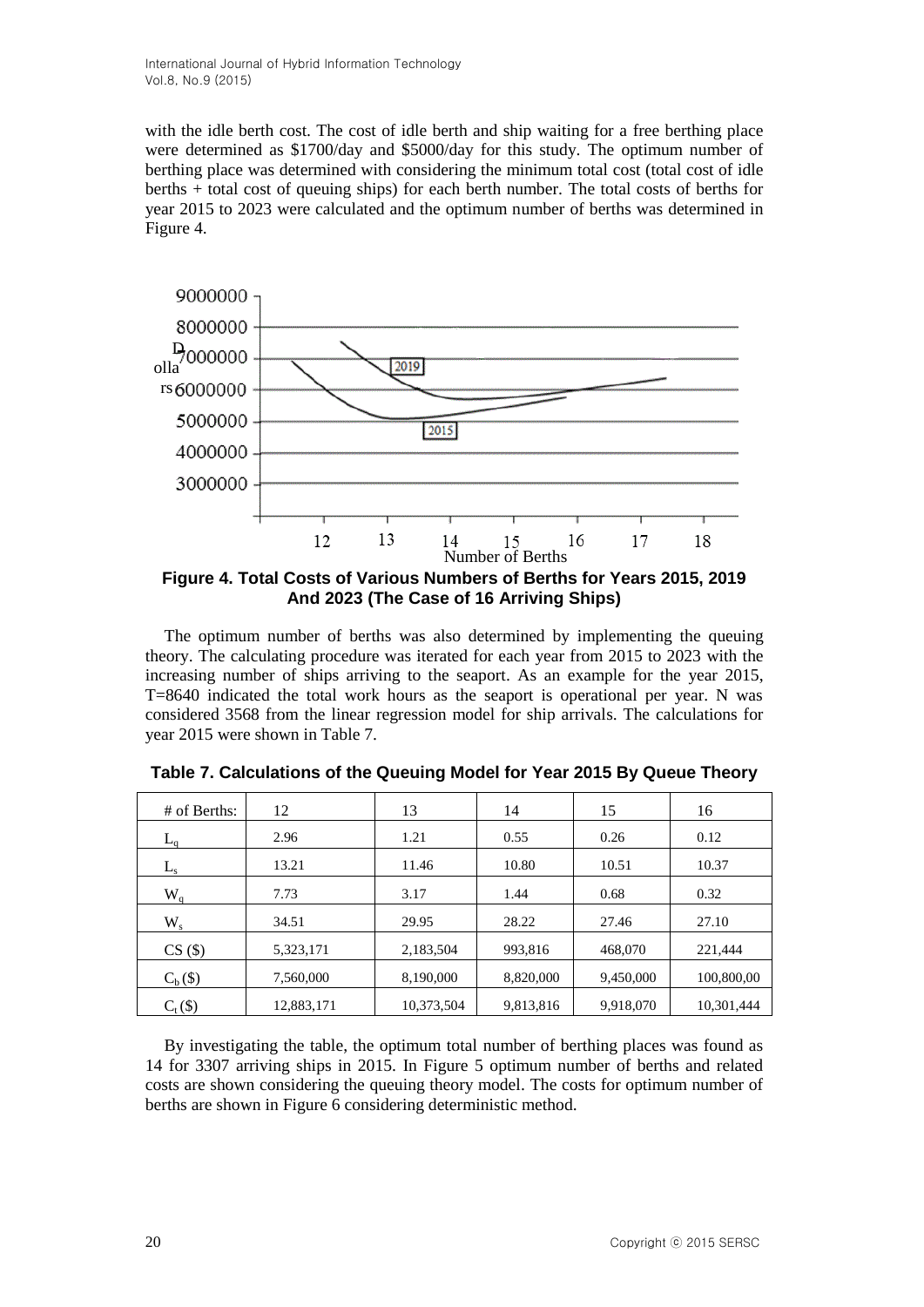

**Figure 5. Total Costs of Various Number of Berths and Indication of Optimum Berth Number for Years 2015, 2020 Considering Queuing Theory Model**



**Figure 6. Optimum Costs Considering Deterministic Model**

## **4. Conclusion**

In the scope of this study, the optimum number of berths places was calculated for the Izmir seaport by implementing the queuing model and an alternative tabular methodology. To obtain a better ship traffic projection, both the ANN and the linear regression models were implemented. The ANN was found to be the best model comparing with the linear regression so its output data was used for the next phase of the study. Optimum berth numbers evaluated for both queuing theory and alternative methodology are shown in Figure 5.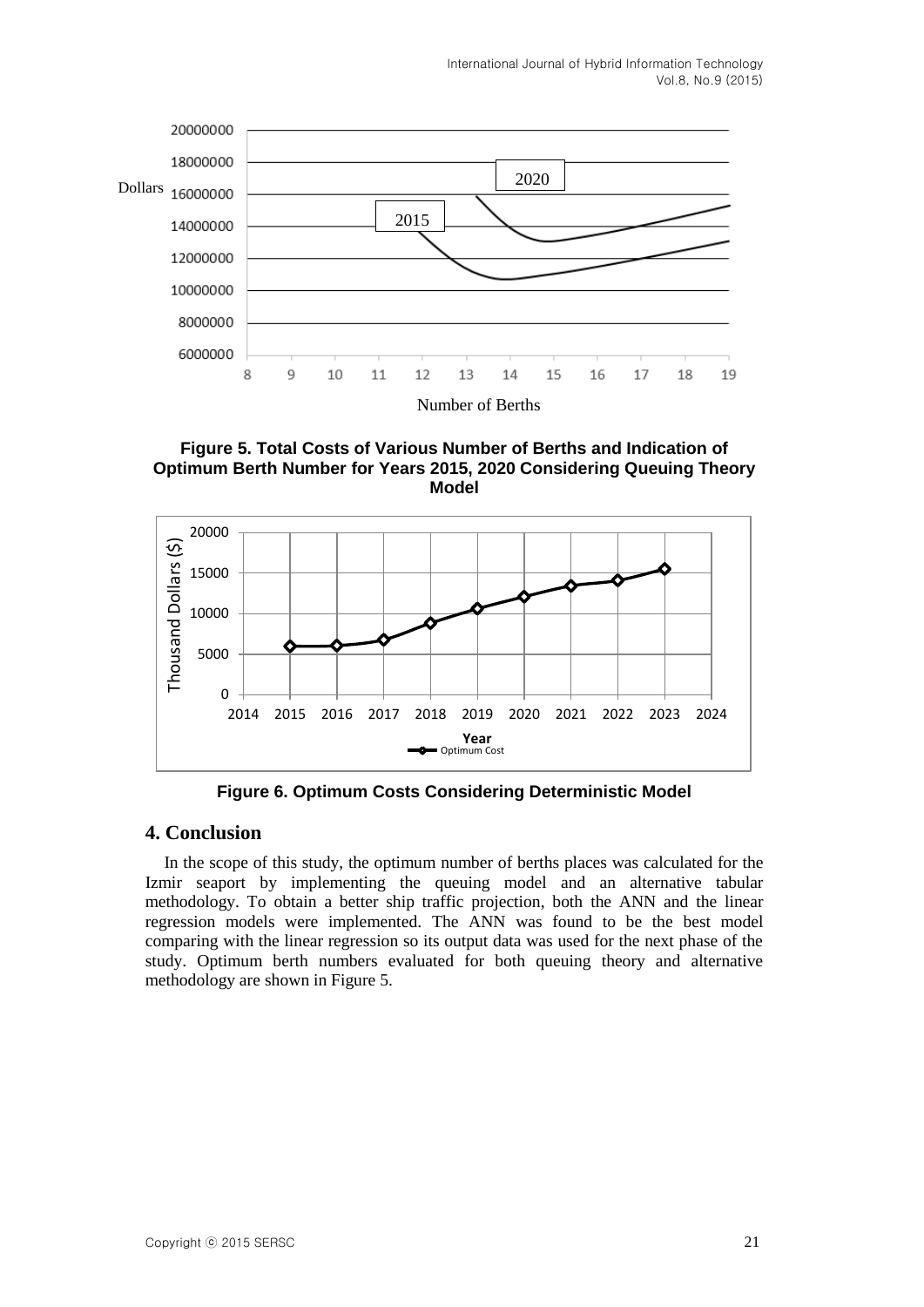International Journal of Hybrid Information Technology Vol.8, No.9 (2015)



**Figure 5. The Optimum Number of Berths for Two Different Methods**

It could be seen in the Figure 5 that, queuing theory gave more accurate and sensible results than those of the tabular methodology. The total number of berths for the seaport was expected to be increased with the increasing number of ship arrivals through the years. As a note, in this study, the Erlang parameter representing the service time spent for each ship for a single berth was taken as constant through the years indicated that the average handling time for arriving ships was taken constant. In fact, with the technological improvement a shortening of this time can be expected through the years. As a result, this study demonstrated the utilization of the queuing theory for predicting the needs of berth for the future operational service of a seaport. As a final note, simulations techniques can be implemented to consider this problem as a future study.

#### **References**

- [1] C. H. Plumlee, "Optimum Size Seaport," J. Waterw. Harb. Div., vol. 92, no. 3, (**1966**).
- [2] R. Moorthy and C. P. Teo, "Berth management in container terminal: The template design problem," in Container Terminals and Cargo Systems: Design, Operations Management, and Logistics Control Issues, (**2007**), pp. 63–86.
- [3] L. Li, Q. Meng, and W. Bei, "Based on queuing theory to solve the optimization number of berth," in 2010 3rd International Symposium on Knowledge Acquisition and Modeling, KAM 2010, (**2010**), pp. 424–427.
- [4] S. Nicolau, "Berth Planning by Evaluation of Congestion and Cost," J. Waterw. Harb. Div., vol. 93, no. 4, pp. 107–132, (**1967**).
- [5] P. M. Morse, Queues, Inventories and Maintenance. (**1958**).
- [6] Thomas J. Fratar, Alvin S. Goodman, and J. Austin E. Brant, "Prediction of Maximum Practical Berth Occupancy," Trans. Am. Soc. Civ. Eng., vol. 126, no. 4, pp. 632–641, (**1961**).
- [7] A. Eren and Ü. Gökkuş, "İzmir Limani Konteyner Kapasitesi ve Trafik Projeksiyonu," in Advances in Civil Engineering, (**1997**) (In Turkish).
- [8] E. Budak, "Optimization of port capacity and storage areas," (**2002**).
- [9] P. J. Connor-linton, "Chi Square Tutorial," Linguistics, pp. 1–10, (**2006**).
- [10] G. A. F. Seber and J. A. Lee, Linear Regression Analysis. (**2003**), p. 583.
- [11] World Fact Book, "The World Fact Book : Turkey," (**2015**). [Online]. Available: https://www.cia.gov/library/publications/the-world-factbook/geos/tu.html. [Accessed: 11-Feb-2015].
- [12] Turkish Exporters Assembly, "Economy and Foreign Trade Report," (**2014**) .
- [13] Bookyourtransfer.com, "Bookyourtransfer." [Online]. Available: http://www.bookyourtransfer.com/photos/turkey/izmir\_port.jpg. [Accessed: 25-Feb-2014].
- [14] Turkish State Railways, "Turkish State Railways : İzmir Seaport," 2011. [Online]. Available: http://www.tcdd.gov.tr/tcdding/izmir\_ing.html. [Accessed: 11-Feb-2015].
- [15] Y. LeCun, "A theoretical framework for Back-Propagation," in Proceedings of the 1988 Connectionist Models Summer School, (**1988**), pp. 21–28.
- [16] TURKSTAT, "Statistical Data: Turkey," (**2014**). [Online]. Available: http://www.turkstat.gov.tr/UstMenu.do?
- [17] Ministery of Economy Repuplic of Turkey, "2023 Turkish Action Plan of Trade Strategy," (**2010**).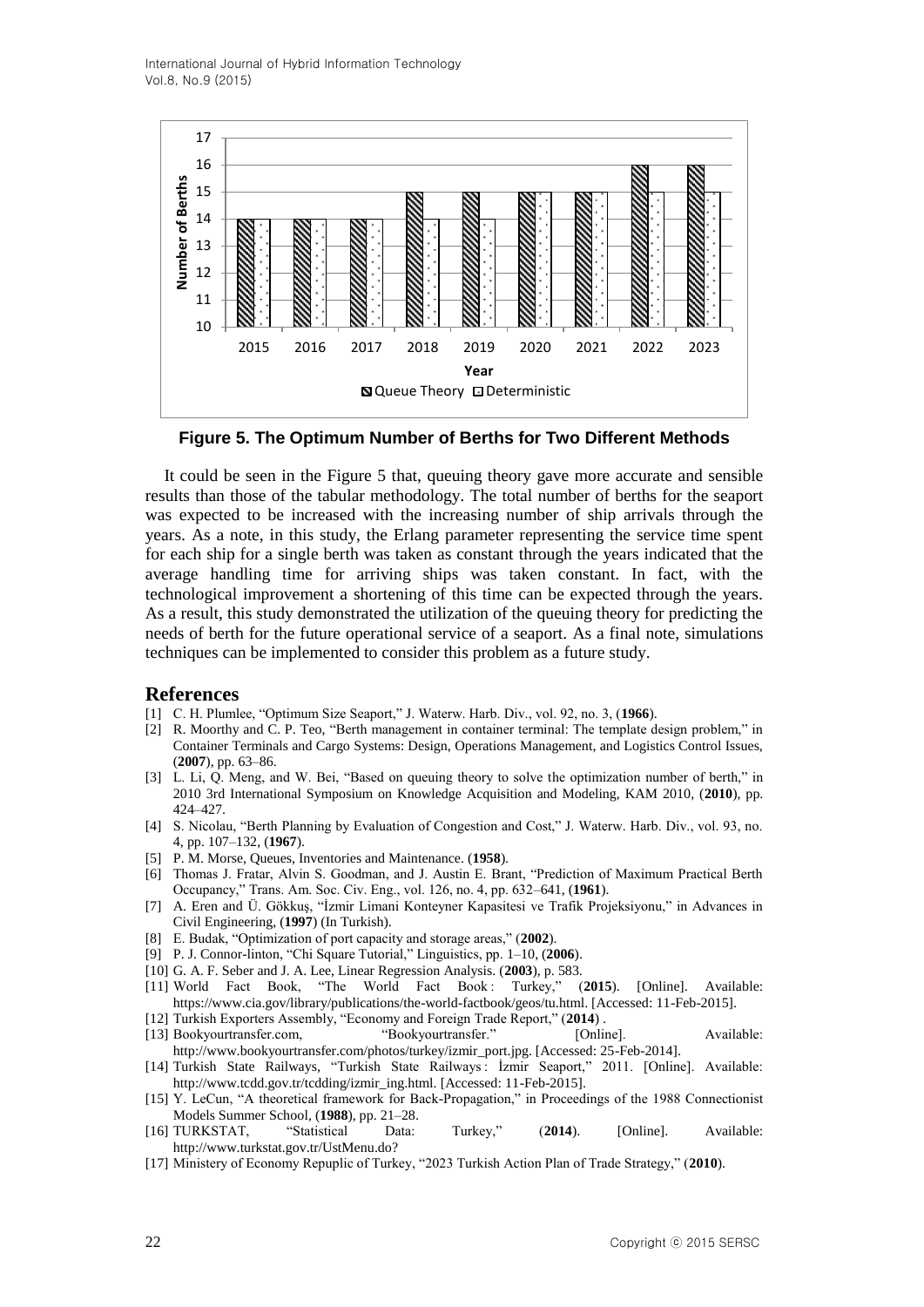- [18] International Money Fund, "IMF Data Summary," 2014. [Online]. Available: http://www.imf.org/external/data.htm. [Accessed: 07-Jun-2015].
- [19] Ministry of Transport Maritime Affairs and Communications, "Ministry of Transport Maritime Affairs and Communications Database," (**2014**) .
- [20] C. Gershenson, "Artificial Neural Networks for Beginners," Networks, vol. cs.NE/0308, p. 8, (**2003**).

## **Authors**



**Dr. Ümit Gökkuş**, is currently working as a Professor in the Manisa Celal Bayar University, Civil Engineering Department - Head of Hydraulic Division. He had his PhD degree from Dokuz Eylül University in Turkey and holds a MSc degree in Civil Engineering Department from the Middle East Technical University. His current research interests include Coastal and Port Engineering, Offshore Pipeline Engineering, Fluid-Structure Interaction and Marine Transportation.



**Mehmet Sinan Yıldırım**, is currently working as a research assistant at Manisa Celal Bayar University, Civil Engineering Department- Hydraulic division. He is continuing his PhD studies in Civil Engineering Department same University. He holds MSc and bachelor's degrees from the Civil Engineering department at Middle East Technical University.